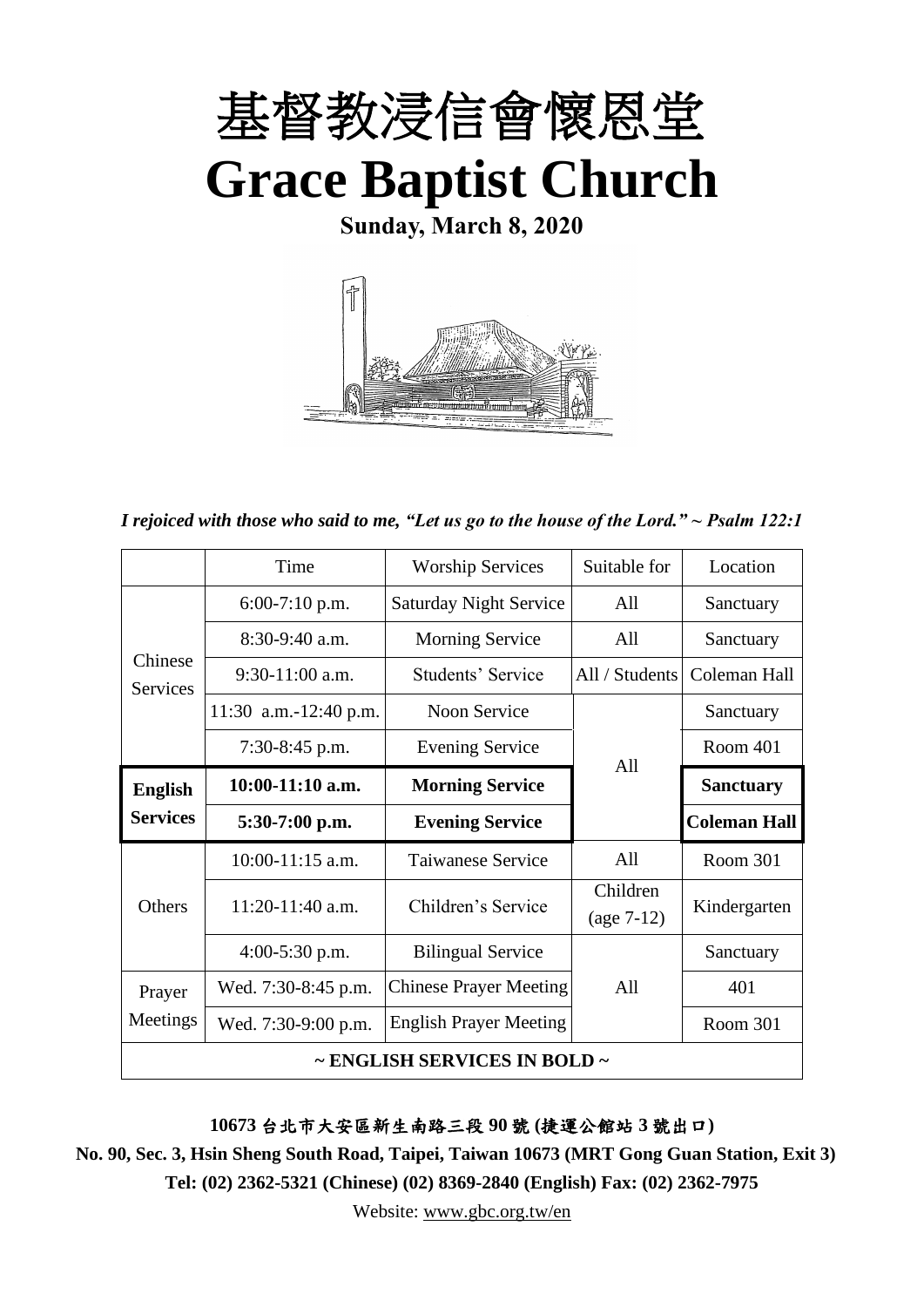|                                                 | <b>Welcome to Grace Baptist Church English Congregation.</b><br>Thank you for choosing to worship with us and celebrate the glory of our Lord.         |                             |
|-------------------------------------------------|--------------------------------------------------------------------------------------------------------------------------------------------------------|-----------------------------|
|                                                 | <b>Morning Worship Service - 10:00 a.m.</b><br>Sunday, March 8, 2020 (Sanctuary)                                                                       |                             |
| Prelude                                         |                                                                                                                                                        |                             |
| Greeting/Prayer                                 |                                                                                                                                                        | Vicky Lin<br>Anne Tan       |
| Worship through Music                           | "Wonderful, Merciful Saviour"                                                                                                                          |                             |
|                                                 | "Yet Not I But through Christ in Me"                                                                                                                   |                             |
| <b>Pastoral Prayer</b>                          |                                                                                                                                                        | <b>Pastor Nick Brideson</b> |
| Worship through Music                           | "Give Me Jesus"                                                                                                                                        | Anne Tan                    |
|                                                 | "Amazing Grace                                                                                                                                         |                             |
| <b>Offertory Prayer</b>                         |                                                                                                                                                        | <b>Pastor Nick Brideson</b> |
| Tithes and Offerings                            |                                                                                                                                                        |                             |
| Doxology                                        |                                                                                                                                                        |                             |
| Pray for Our Church                             |                                                                                                                                                        | Michael Huang               |
| <b>Scripture Reading</b>                        | Luke 15:11-32                                                                                                                                          |                             |
| Message                                         | Lost                                                                                                                                                   | Minister Kevin Wang         |
| Invitation                                      | "Wherever He Leads I'll Go"                                                                                                                            |                             |
| <b>Benediction</b>                              |                                                                                                                                                        |                             |
| Welcome                                         |                                                                                                                                                        | <b>Pastor Nick Brideson</b> |
| Postlude                                        |                                                                                                                                                        | Vicky Lin                   |
| Wear a mask<br>before entering<br>the Cry Room. | Nursery care is available in the "Cry Room" at the back of the Sanctuary<br>during the Morning Worship Service.<br>Evening Worship Service – 5:30 p.m. |                             |
|                                                 | Sunday, March 8, 2020 (Coleman Hall)                                                                                                                   |                             |
| Prelude                                         |                                                                                                                                                        | Michael Tsai                |
| Prayer                                          |                                                                                                                                                        | Alex Chen, Leader           |
| Worship through Music                           | "Cannons"                                                                                                                                              |                             |
| Greeting                                        |                                                                                                                                                        | Michael Huang               |
| <b>Pastoral Prayer</b>                          |                                                                                                                                                        | <b>Pastor Nick Brideson</b> |
| Worship through Music                           | "Holy Is the Lord"<br>"Hosanna"                                                                                                                        | Alex Chen, Leader           |
|                                                 | "Give Me Jesus"                                                                                                                                        |                             |
| <b>Offertory Prayer</b><br>Tithes and Offerings |                                                                                                                                                        | <b>Pastor Nick Brideson</b> |
| Pray for Our Church                             |                                                                                                                                                        | Michael Huang               |
| <b>Scripture Reading</b>                        | Luke 15:11-32                                                                                                                                          |                             |
| Message                                         | Lost                                                                                                                                                   | Minister Kevin Wang         |
| Invitation                                      | "Jesus Messiah"                                                                                                                                        |                             |
| <b>Closing Prayer</b>                           |                                                                                                                                                        |                             |
| Welcome                                         |                                                                                                                                                        | <b>Pastor Nick Brideson</b> |
| Postlude                                        |                                                                                                                                                        | Michael Tsai                |
|                                                 |                                                                                                                                                        |                             |
| To achieve this, we aim:                        | <b>Our Vision Is to Spread the Gospel</b>                                                                                                              |                             |

1.To become a house of prayer 2.Through prayer, to build the body of Christ 3.From the body, to do the work of mission in Taipei, Taiwan, and neighboring countries "*but you will receive power when the Holy Spirit has come upon you; and you shall be My witnesses both in Jerusalem, and in all Judea and Samaria, and even to the remotest part of the earth*." - Acts 1:8 (NASB)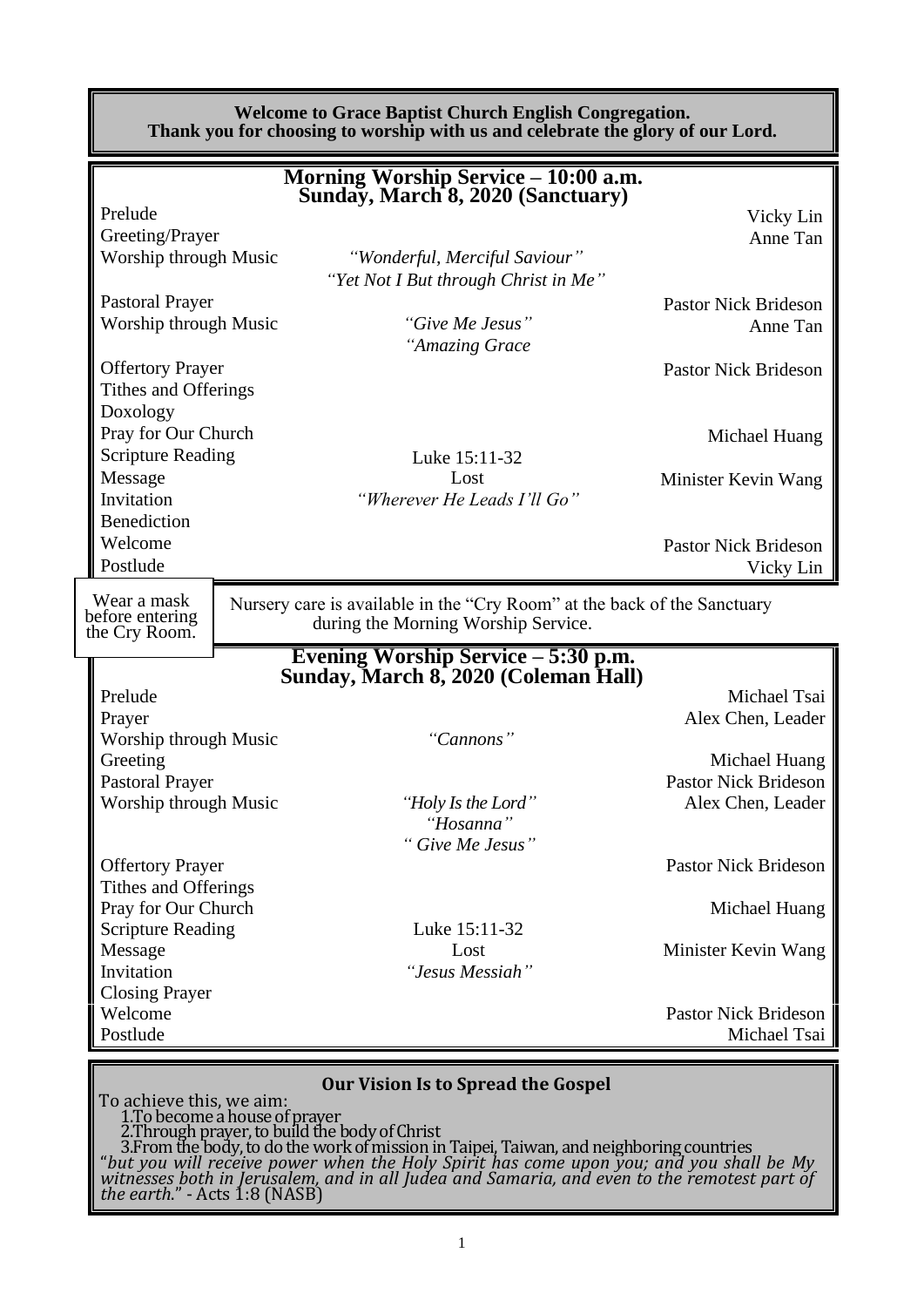#### **Sermon Topic: Lost Scripture: Luke 15:11-32**

**Speaker:** Minister Kevin Wang March 8, 2020

#### **Scripture: Luke 15:11-32 (NASB)**

<sup>11</sup> And He said, "A man had two sons. <sup>12</sup> The younger of them said to his father, 'Father, give me the share of the estate that falls to me.<sup> $\dot{\ }$ </sup> So he divided his wealth between them.<sup>13</sup> And not many days later, the younger son gathered everything together and went on a journey into a distant country, and there he squandered his estate with loose living. <sup>14</sup> Now when he had spent everything, a severe famine occurred in that country, and he began to be impoverished. <sup>15</sup> So he went and hired himself out to one of the citizens of that country, and he sent him into his fields to feed swine. <sup>16</sup> And he would have gladly filled his stomach with the pods that the swine were eating, and no one was giving anything to him. <sup>17</sup> But when he came to his senses, he said, 'How many of my father's hired men have more than enough bread, but I am dying here with hunger! <sup>18</sup> I will get up and go to my father, and will say to him, "Father, I have sinned against heaven, and in your sight; <sup>19</sup> I am no longer worthy to be called your son; make me as one of your hired men."<sup>5</sup><sup>20</sup> So he got up and came to his father. But while he was still a long way off, his father saw him and felt compassion for him, and ran and embraced him and kissed him. <sup>21</sup> And the son said to him, 'Father, I have sinned against heaven and in your sight; I am no longer worthy to be called your son.' <sup>22</sup> But the father said to his slaves, 'Quickly bring out the best robe and put it on him, and put a ring on his hand and sandals on his feet;  $^{23}$  and bring the fattened calf, kill it, and let us eat and celebrate;  $^{24}$  for this son of mine was dead and has come to life again; he was lost and has been found.' And they began to celebrate.

<sup>25</sup> "Now his older son was in the field, and when he came and approached the house, he heard music and dancing. <sup>26</sup> And he summoned one of the servants and began inquiring what these things could be. <sup>27</sup> And he said to him, 'Your brother has come, and your father has killed the fattened calf because he has received him back safe and sound.<sup>5</sup> <sup>28</sup> But he became angry and was not willing to go in; and his father came out and began pleading with him.  $2^5$  But he answered and said to his father, 'Look! For so many years I have been serving you and I have never neglected a command of yours; and yet you have never given me a young goat, so that I might celebrate with my friends; <sup>30</sup> but when this son of yours came, who has devoured your wealth with prostitutes, you killed the fattened calf for him.'  $31$  And he said to him, 'Son, you have always been with me, and all that is mine is yours.  $32$  But we had to celebrate and rejoice, for this brother of yours was dead and has begun to live, and was lost and has been found.'"

#### **Notes:**

 $\overline{\phantom{a}}$ 



#### **Sermon Next Sunday,** *March 15***:**

| <b>Speaker</b>                                                                                                                           | <b>Topic</b> | <b>Bible Text</b> |
|------------------------------------------------------------------------------------------------------------------------------------------|--------------|-------------------|
| <b>Pastor Nick Brideson</b>                                                                                                              | Salvation    | Romans 3          |
| Study the Bible text ahead and you will get more from the sermon.<br>You are welcome to join one of the Sunday classes listed on page 5. |              |                   |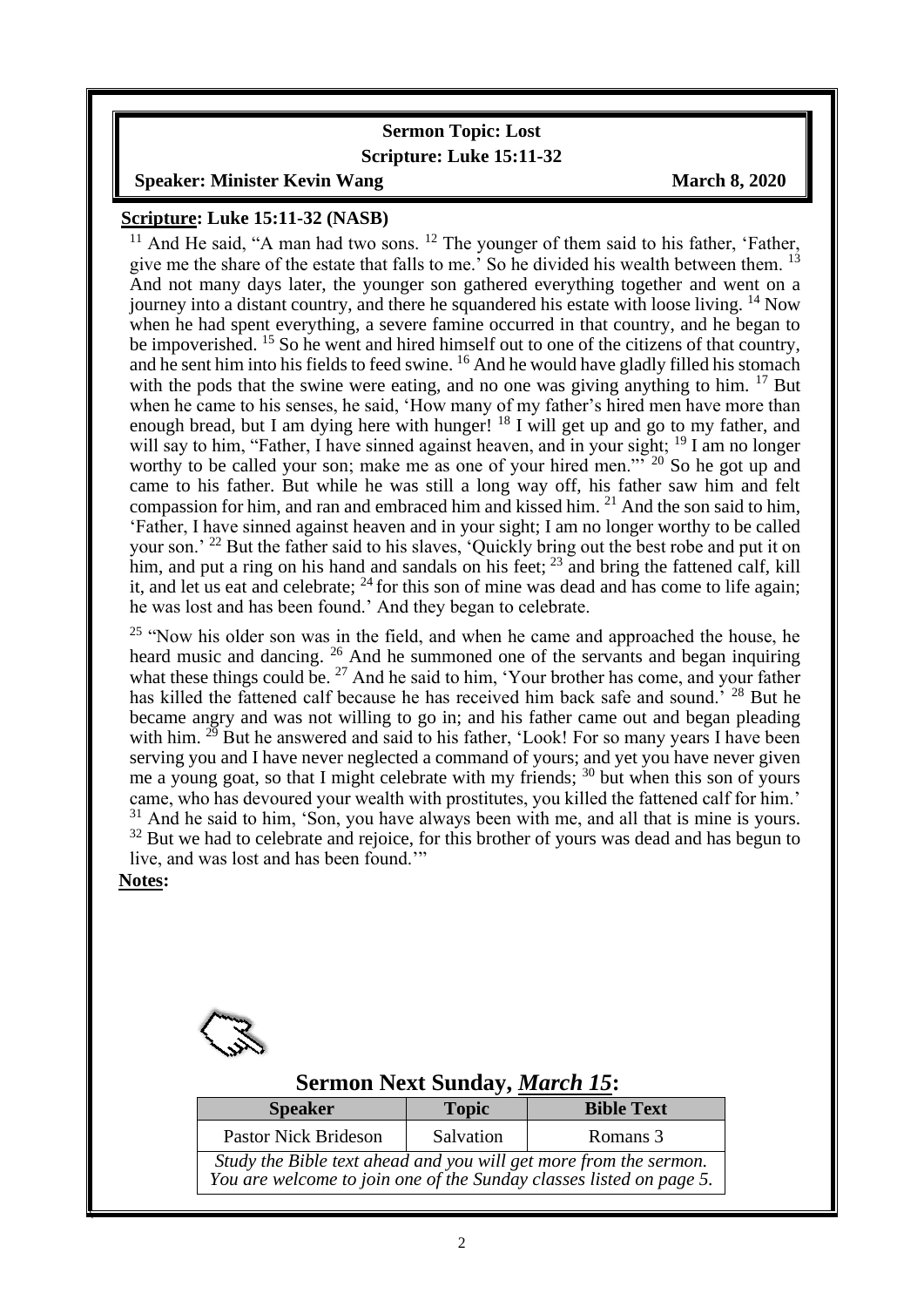### **Wednesday Night Prayer Meeting**

*"My house shall be called a house of prayer" (Matthew 21:13)* Let us be a church of prayer. Come and pray with brothers and sisters in Christ 7:30 - 9:00 p.m. every Wednesday in Room 301. If you have a prayer request, please send it to Minister Priscilla Liao at [priscilla@gbc.org.tw.](mailto:priscilla@gbc.org.tw)

Prayer Focus for this coming Wednesday: **Church Ministry**

### **New Members' Class**



The New Members' class is on *March 15*, from 3:00 to 4:00 p.m. in Room 307. If you are interested in becoming a member of GBC, or in

applying for future baptism*,* you need to attend a New Members' Class.

It is a one-time only class and is currently held every 3 months. Please go directly to the class and bring ONE 2-inch ID picture for the registration form.

During that class, we will talk about what it means to be a member of Grace Baptist Church, what we believe, our church strategy and our purpose.

#### **Tax Receipts and Making Offerings**

GBC church office will send out annual offering/donation receipts for 2019 from **April 1 to April 20**. If you don't receive your receipt in the mail by then or have questions, please contact SueJenny at: [suejenny@gbc.org.tw.](mailto:suejenny@gbc.org.tw) If you want the receipt, please write your name and other contact information CLEARLY on the envelope so you will get the receipt on time.

If you don't need a receipt, please put your offering in the offering bag directly without having to put it in an offering envelope.

Please be aware of the different ways to make offerings. Information on ways you can make offering in available on the GBC websites:

In Chinese[://www.gbc.org.tw/index.php/donation/](https://www.gbc.org.tw/index.php/donation/) In English: [www.gbc.org.tw/en/index.php/offering/](http://www.gbc.org.tw/en/index.php/offering/)

### **2020 Vacation Bible School - Volunteers Needed** *"CONCRETE & CRANES - Building on the Love of Jesus"*

**VBS camp:** July 20-24, 2020

For children aged: Kindergarten to 6<sup>th</sup> Grade (birthday before 2015/8/31) **Morning Session ONLY:** 9:00 a.m. to 12:00 p.m.

**Family Day:** July 25<sup>th</sup> (Family Day is from 9:00 to 10:30 a.m. followed by Tea Time starting at 10:30 a.m.)

### *Volunteers Needed:*

Our planning/training meetings are: March 22 / April 26 / May 24 / June 28 / July 5 / July 19 at 1:15 p.m. in Coleman Hall. Those who are interested in registering as co-workers, please join our training and sign up at the meetings. For more information, please contact VBS director Nadia Chen at [vbs2020@gbc.org.tw,](mailto:vbs2020@gbc.org.tw) or Minister Yalin Tseng at [yalintseng@gbc.org.tw.](mailto:yalintseng@gbc.org.tw)



### **Bible Studies for Life: Spring Season**



Whether you are young or old, if you follow Jesus, you are a disciple. But the quality of your discipleship isn't measured by how well you can answer questions. Discipleship is about being transformed into the likeness of Jesus. And transformation starts in the Word. That's why *Bible Studies for Life* is carefully crafted to help kids, students, and adults purposefully become more like Jesus every day.

Please check classroom information listed on page 5 and join one of the classes directly.

#### **Children's Arts Festival Cancelled This Year**

Due to the COVID-19 situation, the Children's Art Festival (normally held in May) will be cancelled this year. This is in cooperation with the Taipei City Government's instruction.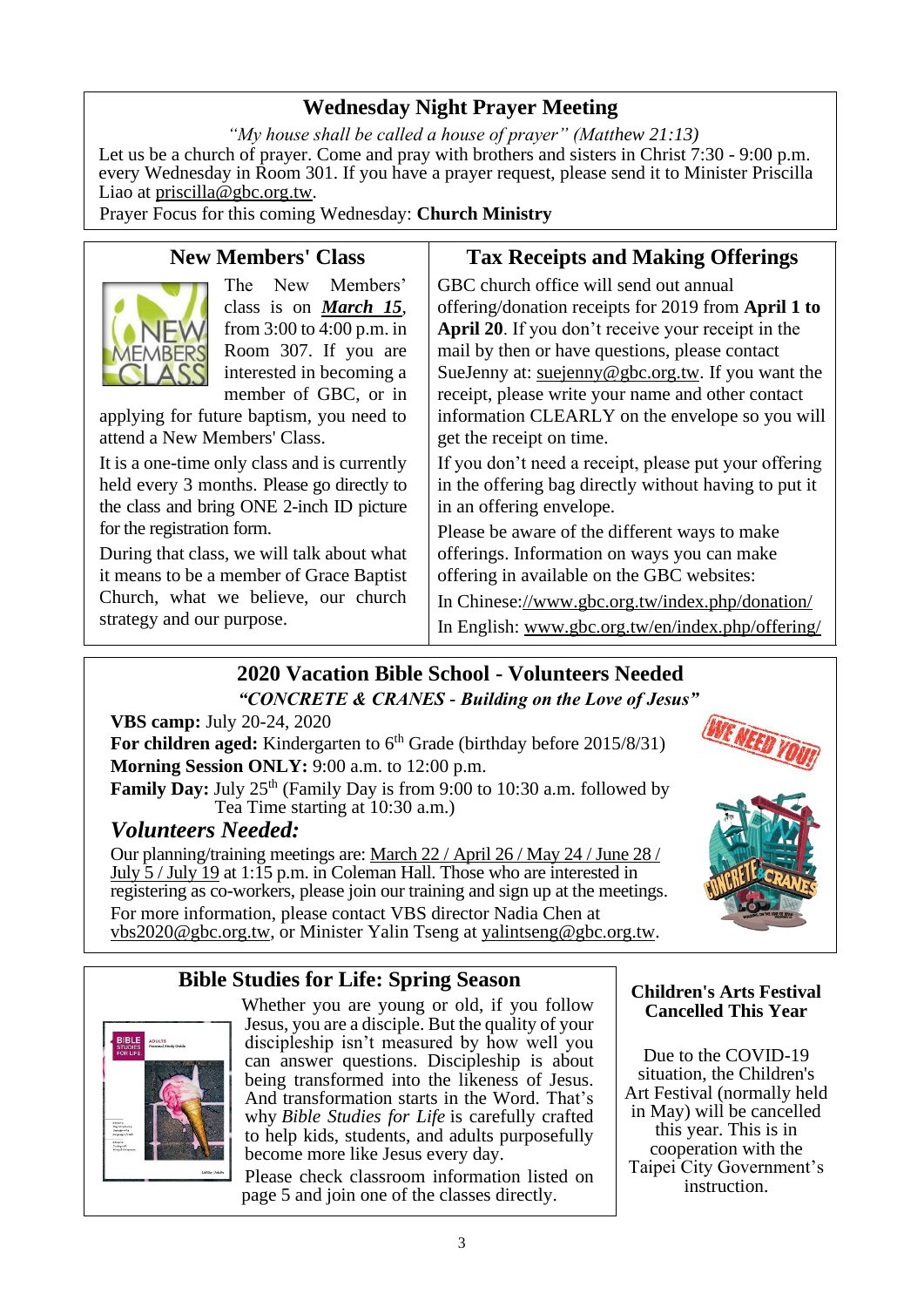### **COVID-19 PRECAUTIONS**

#### **From now** *until further notice***:**

- Fill out the blue seating form **(AM Service ONLY)** and give it to the ushers.
- GBC is on level 2 precautions. Most meetings continue as usual.
- $\blacksquare$  No meetings with food & drinks (including in the coffee deck area)
- Wearing masks inside GBC is *required*.

#### **Entering GBC**

- $\blacksquare$  Put on a mask
- Clean your hands
- Check your temperature
- $\blacksquare$  Avoid shaking hands

#### **Follow the Signs within GBC Building**

- Eulie Keep right when walking in the 1<sup>st</sup> floor hallway.<br>
Follow the signs to go up/down the stairs at the ball
- $\blacksquare$  Follow the signs to go up/down the stairs at the back of the building.<br>After the Morning Service, please leave the Sanctuary via (1) the gla
- After the Morning Service, please leave the Sanctuary via, (1) the glass doors near the organ and go down the outdoor stairs to the coffee area, or (2) take the stairs next to the front desk.
- Please use the stairs if you are able. The elevator is for people going to the 3rd and 4th floors, and for people in need.

**Practical Tip:** After drying your hands with a paper towel, use that towel to touch elevator/back door buttons or classroom handles.

### **Please check GBC website for updates (www.gbc.org.tw/en)**

### **Child Dedication**

*"Children are a heritage from the LORD, offspring a reward from him.* (Psalm 127:3)

Child dedication signifies the parents' acknowledgement of their child as a gift from God, and their role as a caretaker by God's grace. It also represents the parents' commitment to raising their child according to God's Word and His Way in a Christian home and a church family. Through the dedication, the parents and the church family also pray for God's blessings to be showered upon the child and ask God to guide and guard the child's life. Any Christian family with at least one of the parents being Christian and who has been regularly attending GBC is welcome to register and dedicate their child.

Age for dedication: 0 to 6 years old

Date for dedication: Morning service on May 10, 2020 *(We will contact the applicants' parents* 

*if any change happens because of the COVID-19 situation)*

#### Registration deadline: April 19

Please register using the form below. Tear it out and give it back to the front desk. If you have any questions, please call SueJenny Hsu at 2362-5321 ext. 136.

------------------------------------------------------------------------------------------------------------

|                                                                                                      | <b>Child Dedication Registration Form</b> (Register before: April 19) |  |  |
|------------------------------------------------------------------------------------------------------|-----------------------------------------------------------------------|--|--|
| <b>Parents' information</b>                                                                          |                                                                       |  |  |
| Father's Name: ________________Cell Phone: ________________________Email: __________________________ |                                                                       |  |  |
| Mother's Name: _________________Cell Phone: ______________________Email: ___________________________ |                                                                       |  |  |
| <b>Child Information</b><br><b>Registration for Child Dedication</b>                                 |                                                                       |  |  |
| 1. Name: _________________________Gender: ______DOB: $(Y)$ _________(M)____(D)____                   |                                                                       |  |  |
| 2. Name: Gender: DOB: $(Y)$ (M) (D)                                                                  |                                                                       |  |  |
| 3. Name: __________________________Gender: _____DOB: $(Y)$ ________(M) ____(D)____                   |                                                                       |  |  |

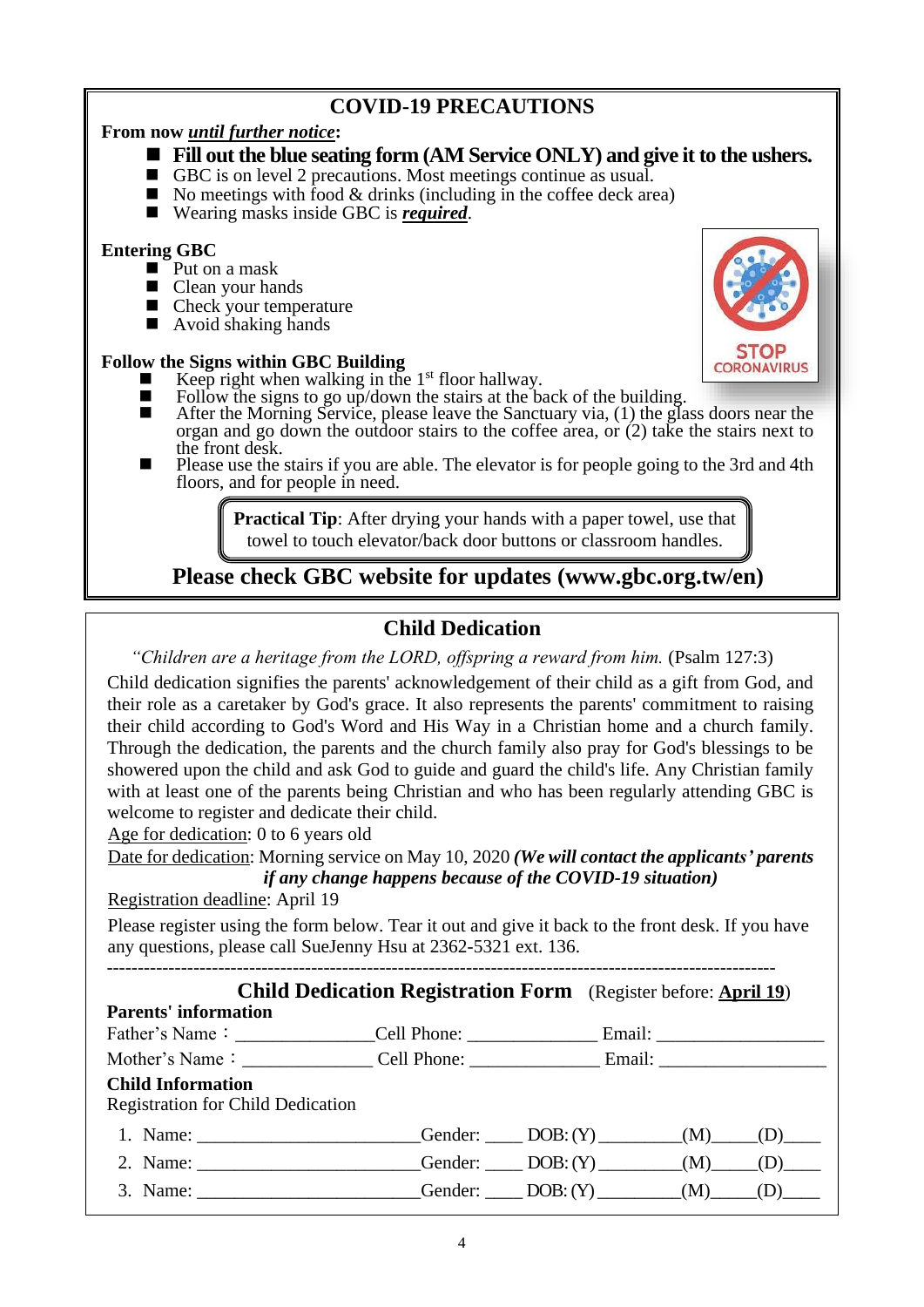| <b>Sunday School Information - YOU ARE ENCOURAGED TO JOIN A CLASS</b> |                            |                                                                                               |
|-----------------------------------------------------------------------|----------------------------|-----------------------------------------------------------------------------------------------|
| <b>Class</b>                                                          | <b>Time</b>                | <b>Room</b>                                                                                   |
| <b>Beginning Christian Life</b>                                       |                            |                                                                                               |
| Alpha - new and non-Christians                                        | 11:45 a.m.                 | Cancelled<br>Calvary Room<br><b>TODAY</b>                                                     |
| Christianity 101 - required for baptism                               | $11:30$ a.m.               | Mount of Olives Room                                                                          |
| <b>Maturing Christians</b>                                            |                            |                                                                                               |
|                                                                       | $9:00$ a.m.                | Mount of Olives Room                                                                          |
| Gospel Project                                                        | $11:30$ a.m.               | 4 classes:<br>$\overline{\text{Room } 405}$<br>Room B05<br>WanFu 20 Room A<br>WanFu 20 Room C |
|                                                                       | $3:00$ p.m.                | 306                                                                                           |
|                                                                       | $4:00$ p.m.                | 305                                                                                           |
| <b>Youth: Grade 7 and above</b>                                       |                            |                                                                                               |
| Gospel Project                                                        | 11:30 a.m.                 | <b>B04</b>                                                                                    |
| <b>Children:</b>                                                      |                            |                                                                                               |
| Nursery - Age 3 and under                                             | $11:20$ a.m. $-12:50$ p.m. | Kindergarten                                                                                  |
| Preschool - Age 3 to 5                                                | $11:40$ a.m. $-12:40$ p.m. | 403                                                                                           |
| AWANA - Kindergarten $(\pm \mathcal{H})$ to Grade 6                   | $11:30$ a.m. $-1:00$ p.m.  | 401/404                                                                                       |

# **English Congregation Leaders**

|                                                                                                                                                                                                                                                                                                                                                                                                                                                          |                                                                                                                                                                                                                                                                                                                                                                                                                                    | <b>English Pastor: Nick Brideson</b>                                                                                                                                                                                                                                                                                                                                                                                     |                                                                                                                                                                                                                                                                                                                                                                                                                                                              |                                                                                                                                                                                                                                                     |
|----------------------------------------------------------------------------------------------------------------------------------------------------------------------------------------------------------------------------------------------------------------------------------------------------------------------------------------------------------------------------------------------------------------------------------------------------------|------------------------------------------------------------------------------------------------------------------------------------------------------------------------------------------------------------------------------------------------------------------------------------------------------------------------------------------------------------------------------------------------------------------------------------|--------------------------------------------------------------------------------------------------------------------------------------------------------------------------------------------------------------------------------------------------------------------------------------------------------------------------------------------------------------------------------------------------------------------------|--------------------------------------------------------------------------------------------------------------------------------------------------------------------------------------------------------------------------------------------------------------------------------------------------------------------------------------------------------------------------------------------------------------------------------------------------------------|-----------------------------------------------------------------------------------------------------------------------------------------------------------------------------------------------------------------------------------------------------|
| <b>Pastor Nick Brideson</b>                                                                                                                                                                                                                                                                                                                                                                                                                              | Minister Priscilla Liao                                                                                                                                                                                                                                                                                                                                                                                                            |                                                                                                                                                                                                                                                                                                                                                                                                                          | Minister Kevin Wang                                                                                                                                                                                                                                                                                                                                                                                                                                          |                                                                                                                                                                                                                                                     |
| <b>Adult Education</b><br>/Mission                                                                                                                                                                                                                                                                                                                                                                                                                       | AM Worship                                                                                                                                                                                                                                                                                                                                                                                                                         | Children's<br>Education/Caring                                                                                                                                                                                                                                                                                                                                                                                           | PM Worship                                                                                                                                                                                                                                                                                                                                                                                                                                                   | Youth/Fellowship                                                                                                                                                                                                                                    |
| <b>Adult Education</b><br>Nick Brideson<br>nick@gbc.org.tw<br><b>Foreign Mission:</b><br><b>Medical/Dental Team</b><br>Armand Lim<br>rmanlim@yahoo.com<br><b>VBS</b> Team<br>Priscilla Liao<br>priscilla@gbc.org.tw<br><b>Taiwan Mission:</b><br><b>TaiTung Team</b><br>Cherrie Gow Lim<br>cvgow@yahoo.com<br><b>Orphanage Ministry</b><br>Julie Chen<br>yuling0914@gmail.com<br><b>Evergreen Fellowship</b><br>Winnie Liang<br>wistlesliang@hotmail.com | <b>Morning Music</b><br>Cherrie Gow Lim<br>cvgow@yahoo.com<br><b>Morning Greeters</b><br>Chien Ferng<br>$cferng(a)$ gmail.com<br><b>Adult Choir</b><br><b>Hand Bell Choir</b><br>Juliet Jao<br>lenyinjao@gmail.com<br><b>Hallel Singers</b><br>Cherrie Gow Lim<br>cvgow@yahoo.com<br><b>Morning Fellowship Tea</b><br>Yuri Shih<br>yuchen phone@hotmail.com<br><b>Morning Multimedia</b><br>Vicky Lin<br>gbcmorningmedia@gmail.com | Preschool<br>Joanna Peng<br>Joanna1285@hotmail.com<br>AWANA Spark Group<br><b>Crystal Turner</b><br>elisayeh@yahoo.com<br><b>AWANA T&amp;T Group</b><br>Ming Lai<br>minglai88@gmail.com<br><b>Praver Ministry</b><br>Priscilla Liao<br>priscilla@gbc.org.tw<br><b>Hospital Visitation</b><br>Amanda Lou<br>lou.amanda@gmail.com<br><b>Small Groups</b><br>-Women<br>-General<br>-Ministry<br>-Nationality<br>-Evangelism | <b>Evening Music Team</b><br>Alex Chen /Renee Yang<br>gbceworshipteam@gmail.com<br><b>Evening Greeters</b><br>Vicky Kuo<br>asiaglobe999@gmail.com<br><b>Evening Multimedia</b><br>Jusak Tandean<br>jtandean@yahoo.com<br><b>Evening Tea / Baptism</b><br><b>Celebration Fellowship</b><br>Michelle Cheng<br>yealincheng@yahoo.com<br><b>Evening Snack</b><br>Michael Huang<br>mhuang500@yahoo.com<br><b>Baptism Support</b><br>Aline Kao<br>aline@gbc.org.tw | <b>Trinity Youth</b><br>(Grade 7 and above)<br>Grant & Kirsten Burgess<br>grantburgess@live.co.za<br><b>Mabuhay Fellowship</b><br>Ava Zamora<br>avazam@yahoo.com<br><b>Small Groups</b><br>-Youth<br>-Students<br>-Couples<br>-Parenting<br>-Family |
| SueJenny Hsu<br>suejenny@gbc.org.tw                                                                                                                                                                                                                                                                                                                                                                                                                      | <b>Secretarial staff:</b><br>Stella Chen (part-time)<br>stella@gbc.org.tw                                                                                                                                                                                                                                                                                                                                                          | Deacon<br>Michael Huang<br>mhuang500@yahoo.com                                                                                                                                                                                                                                                                                                                                                                           |                                                                                                                                                                                                                                                                                                                                                                                                                                                              | <b>Alternate Deacon</b><br>Armand Lim<br>rmanlim@yahoo.com                                                                                                                                                                                          |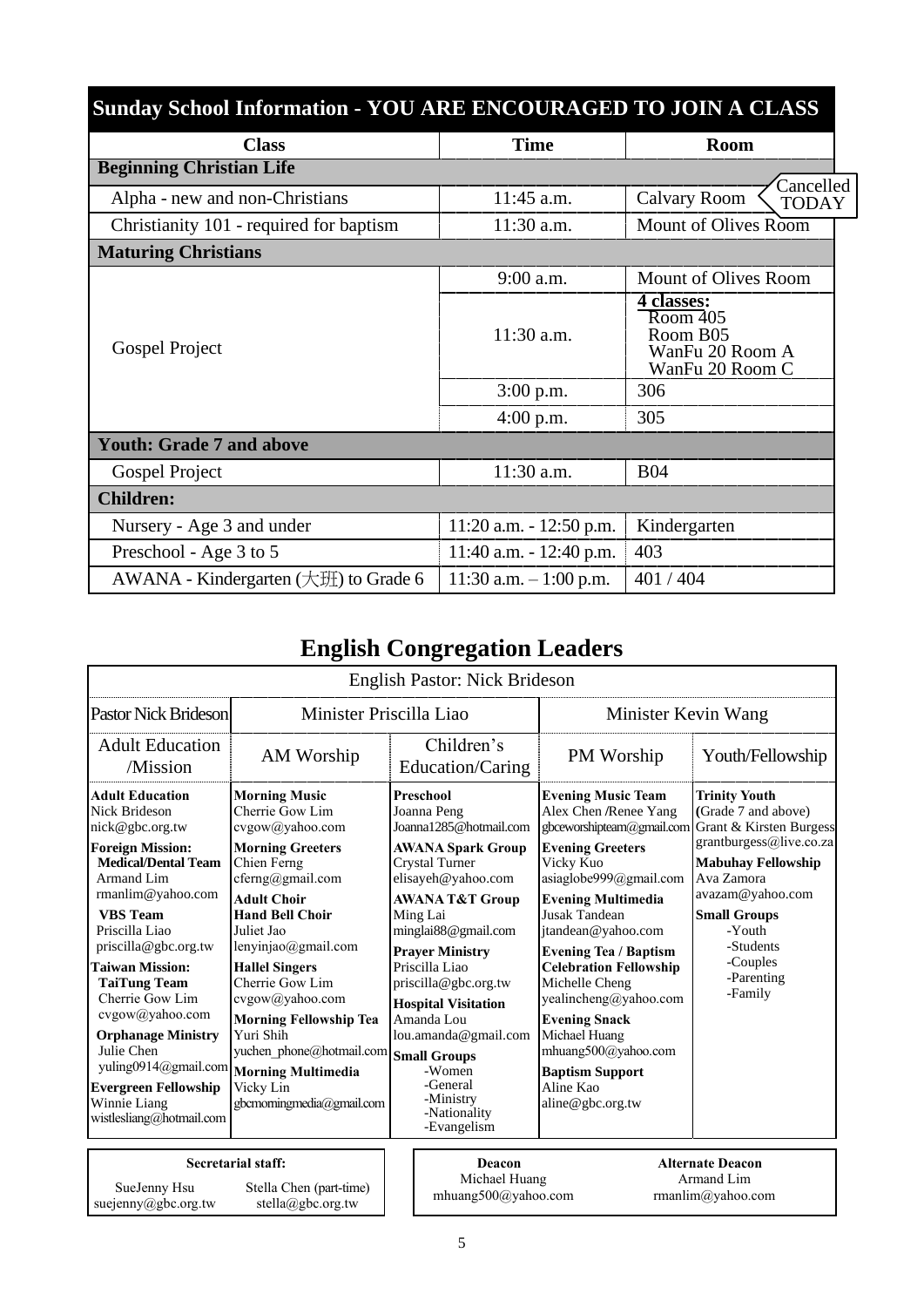|                          |                                            | <b>Small Groups</b>                                     |                                                           |
|--------------------------|--------------------------------------------|---------------------------------------------------------|-----------------------------------------------------------|
| <b>Type of Group</b>     | <b>Name</b>                                | Day/Time                                                | <b>Location/Contact Emails</b>                            |
| <b>Students</b>          | <b>International Students Group</b>        | Friday<br>$7:30 - 9:00 \text{ pm}$                      | Near GBC<br>cesaledro57@gmail.com                         |
| Couples/                 | <b>Couples Group</b>                       | Sunday<br>11:30 am $-$ 1:00 pm                          | Near GBC<br>alan.triciac@gmail.com                        |
| Parenting                | <b>Parenting Group</b>                     | $2nd$ & 4 <sup>th</sup> Sunday<br>11:30 am $- 12:30$ pm | GBC Room 402<br>rod_syverson@hotmail.com                  |
| Women                    | Women's Breakfast Group                    | $2nd$ Saturday<br>$8:30 - 10:30$ am                     | Near GBC<br>foua201@gmail.com                             |
| Language/<br>Nationality | <b>Indonesian Community Group</b>          | Sunday<br>11:30 am $- 12:45$ pm                         | Near GBC<br>sagitamaria@gmail.com                         |
|                          | Salt & Light                               | Sunday<br>$1:30 - 3:00$ pm                              | <b>GBC Mount of Olives Room</b><br>paulhan2908@gmail.com  |
|                          | <b>Bilingual Interpretation Group</b>      | Sunday<br>$2:00 - 4:00$ pm                              | GBC Room 303<br>cfindler@yahoo.com                        |
|                          | Crown of Beauty                            | Saturday<br>$2:00 - 4:00$ pm                            | <b>GBC Mount of Olives Room</b><br>clemence4261@gmail.com |
| General                  | Thursday Night Bible<br><b>Study Group</b> | Thursday<br>$7:30 - 9:00$ pm                            | GBC Room 301<br>rod_syverson@hotmail.com                  |
|                          | NanGang Group                              | Friday<br>$7:00 - 9:30$ pm                              | NanGang<br>sagitamaria@gmail.com                          |
|                          | YungHe Bible Study Group                   | Friday<br>$7:00-8:30$ pm                                | YungHe<br>yedukondaluster@gmail.com                       |
|                          | HsinChu Bible Study Group                  | Friday<br>$7:30 - 8:45$ pm                              | HsinChu<br>rmanlim@yahoo.com                              |
| Ministry                 | <b>Hospital Visitation Group</b>           | Thursday<br>$1:30 - 2:30$ pm                            | Near GBC<br>lou.amanda@gmail.com                          |
| Evangelism               | Personal Evangelism Group                  | Thursday<br>$7:00-8:30$ p.m.                            | GBC Room 307<br>roytreur@gmail.com                        |

### **YOU ARE ENCOURAGED TO JOIN A SMALL GROUP**

If you need more information about a small group, please send your questions directly to the email address provided above. If you are interested in starting a new group, please contact Minister Priscilla Liao at [priscilla@gbc.org.tw.](mailto:priscilla@gbc.org.tw)

## **Fellowships**

#### **Mabuhay Fellowship** Today, Mar. 8, we invite you to join us in Room B05 at 2 p.m. for a Bible study fellowship. The Mabuhay Fellowship comprises Filipinos aiming to share God's love and light through worship, prayer, Bible study, fellowship, gospel sharing, and ministry. **Evergreen Bilingual Fellowship** This coming Saturday, March 14, Evergreen Fellowship will have small group sharing on Book of John chapters 6 to 10. Please join us! Evergreen is an international bilingual Christian fellowship of Grace Baptist Church. We meet every Saturday night, 6:00 to 8:00 p.m. in Room 401. We hope you'll invite your nonbelieving friends, get involved in deep relationships here, and join our Fellowship.